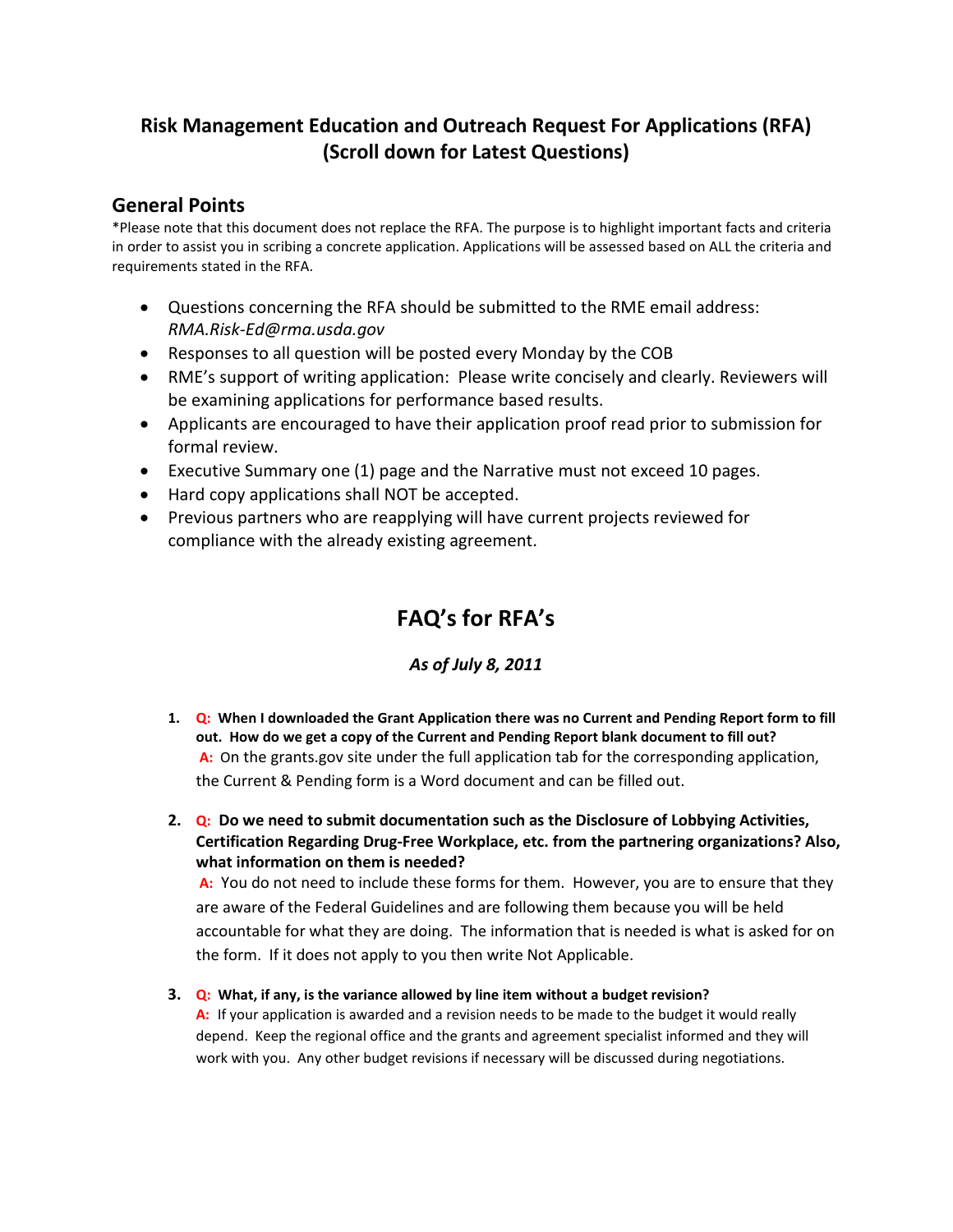- **4. Q: Is it allowable to include an occupancy allocation in the budget relating to utilities, Center rent and insurance as well as IT expenses, etc. sustaining the funded program? A:** Please read through the Federal Guidelines (Cost Principles) regarding grants and cooperative agreements.
- **5. Q: Is the Plan of Operation in the event of a Human Pandemic Event part of the Proposal Narrative and does this material count toward the ten page maximum? A:** This is supposed to be a part of the 10 pages.
- **6. Q: Is capital equipment an acceptable budget item? I would like to add remote weather stations to two areas of the county where frost risks are high and access to localized weather data is not available.**

**A:** Equipment is defined as any 1 item that is greater than or equal to \$5,000. I would recommend that you read the circulars regarding grants and cooperative agreements and what your responsibility is in handling and disposing of equipment that is purchased by the government.

**7. Q: I am having trouble accessing the full announcement electronically for the above program. Can you advise?**

**A:** I would suggest that you contact grants.gov and ask them for assistance in accessing this application.

**8. Q: I'm currently putting together an application for the RMA Outreach Partnership program. The form on the website for current & pending support is not one that you can fill out. Is there another one you could send me to fill out electronically?**

**A:** The form is not in the application package. You can find it on grants.gov under full announcement. It is a Word document and can be filled in.

### *As of July 1, 2011*

- **1. Q: Does the 'Project Plan of Operation in the Event of a Human Pandemic Outbreak' need to be submitted with the proposal or is this something we submit if we are awarded? A:** Yes the pandemic plan needs to be included with the proposal.
- **2. Q: Would it be acceptable to submit a proposal in which our organization would comanage the proposed activities with another organization or would you prefer that one organization be the lead organization and others work as partner organizations? We are a national organization and are considering co-managing/ co-leading with a regional organization.**

**A:** You may and are encouraged to partner; However, one group should take the lead and be the POC for the agreement.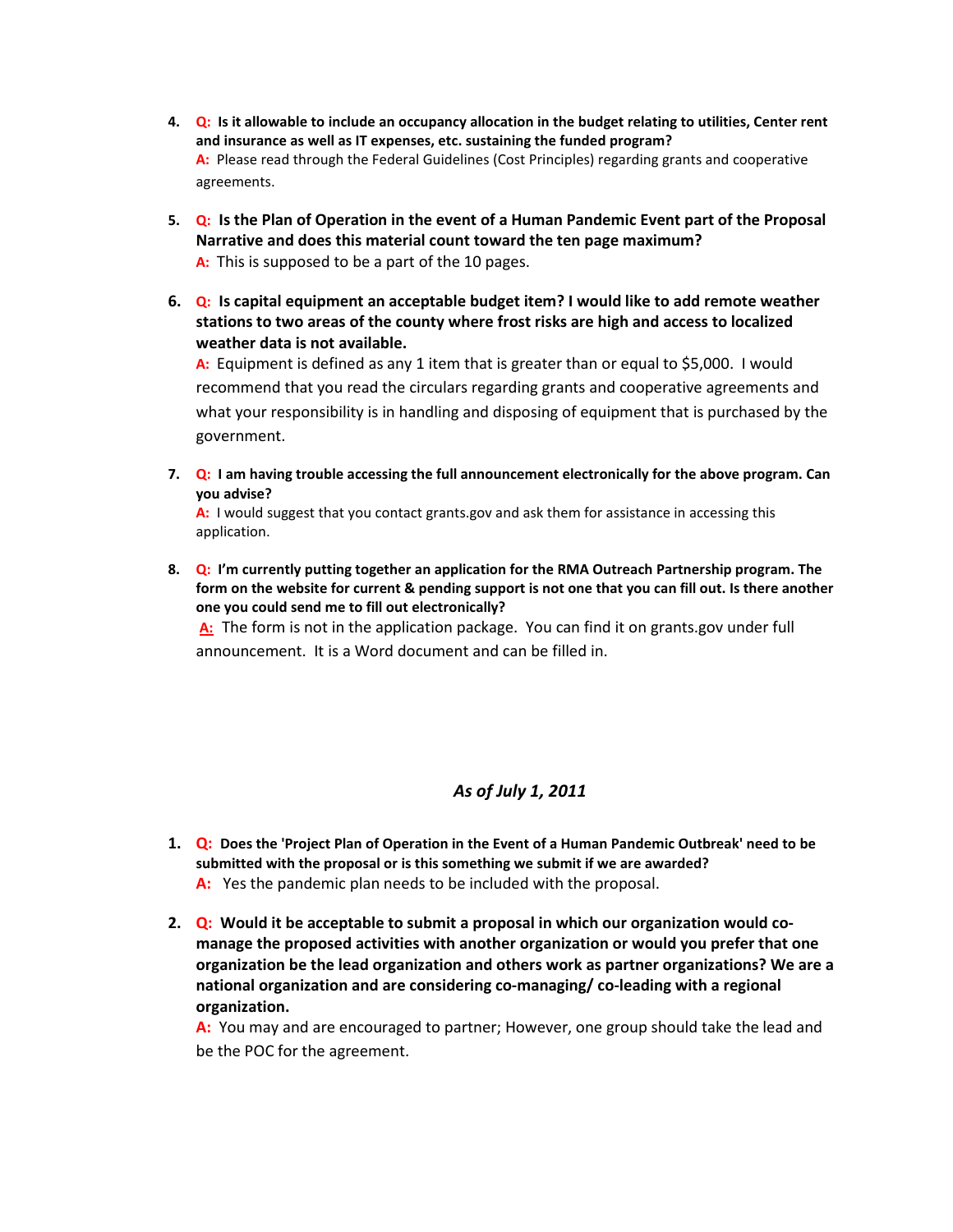**3. Q: Can we check with the RMA regional office for Raleigh, NC Regional Office for a suggestion on a group to partner with on crop insurance training? If so, can you provide a contact for that office?**

**A:** RMA cannot provide that type of information. You may want to check past awardees found on the RMA website under partnerships or conduct an online search.

**4. Q: If we plan to do similar activities in more than one state within a RMA region, we need to submit a different proposal for each state?**

**A:** Targeted States requires a separate submission for each state because funding is separated by state.

- **5. Q: Would you like us to email to you the documents in the stipulated Word and Excel formats once we have submitted our application to grants.gov in adobe? A:** You do not have to email the documents. Grants.gov in block 15 will allow you to upload Word and Excel documents. Please try to submit in the required format.
- **6. Q: We are planning to submit an application to Risk Management Agency but have a problem. None of the Standard Forms in the Application Kit can be saved with the data which we enter. SF 1049 does not even allow data entry. I do not see how we can submit these forms electronically if I cannot save the data entered into them. Am I missing something? Is there another location for these forms? A:** The forms when opened by our office can be filled in online. You can also find these forms online. They will have to be completed and submitted with the application. You can scan the forms in and upload them in Section 15 of the SF-424 where it says add attachments.
- **7. Q: All attachments that go onto the adobe form must be in pdf format. I am not sure how a budget narrative should be done in Excel - especially when we have to convert that to a pdf in order to attach to the adobe form. Can you explain this a little bit better? A:** The budget narrative in Excel can be added as a separate attachment into grants.gov.
- **8. Q: Can we propose an 18 month project, or would we need to request a no-cost extension if the project would exceed the 12 month period? Alternatively, could we propose a project that would run December 2011 through November 2012? A:** Your proposal is limited to 1 year from the project start date as stated in the RFA. "No cost extensions" are not encouraged, required justification and certainly should not be considered at the beginning of a project's work as a means to extend the work stated in the Statement of Work past the project end date. Please only submit a proposal for work that can be completed within the 1 year time frame and do not consider a "no cost extension" as there are no guarantees it would be granted.
- **9. Q: Where can I find the details on what is to be contained in the proposal narrative? A:** You will have to read through the RFA and include all of the information that is requested. There is no set format.
- **10. Q: How often does this partnership opportunity arise – is this an annual opportunity? Or is the opportunity offered more frequently (quarterly, twice per year, etc.)?**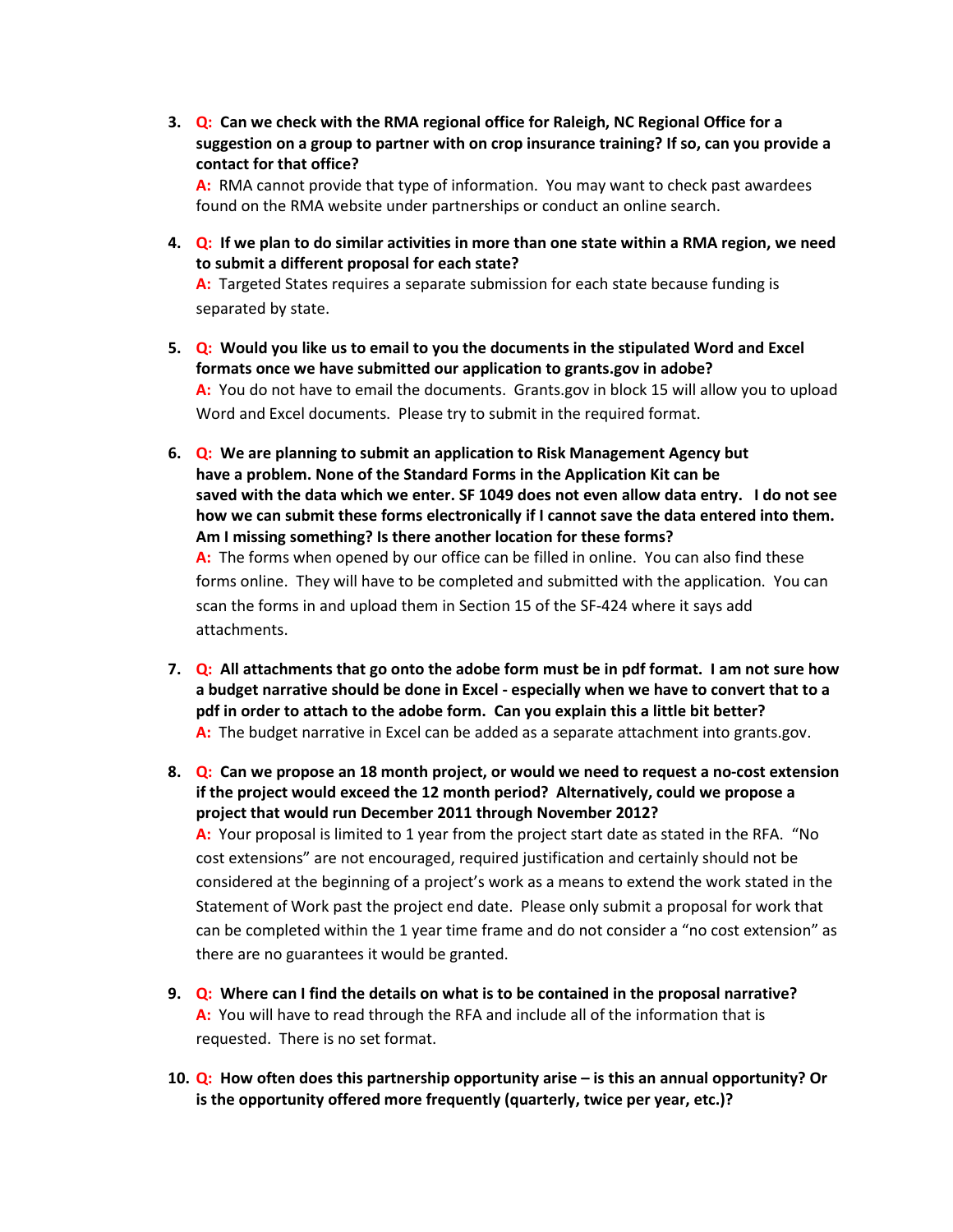- **A:** This is on an annual basis.
- **11. Q: How likely it is that one state application would be funded while another is not, even though substantially similar services are described in both proposals.**

**A:** For the tribal programs as outlined in the RFA Applications serving Tribal Nations will e accepted and managed from the RMA Regional office serving the designated Tribal Office. It is also possible for applications to be funded in one region and not another because of the paneling and points. Another application may score higher.

- **12. Q: Under the application submission instructions #4, it lists Executive Summary, Proposal Narrative, and Statement of Work. Should these items be separate attachments or combined into one attachment for #15?** 
	- **A:** The Executive Summary is one page. The Proposal Narrative includes the Statement of Work.

## *Definitions of Terms in RFA (as requested)*

- **Limited Resource Farmer:** (1) A person with direct or indirect gross farm sales not more than \$146,400 in each of the previous two years; (2) A person with a total household income at or below the national poverty level for a family of 4 or less than 50 percent of county median household income in each of the previous years.
	- o This value will be increased from \$100,000 beginning in fiscal year 2004 to adjust for inflation using the "Prices Paid by Farmer Index" complied by NASS.
	- o Total household income will be determined annually and indexed for inflation using Commerce Department Data.
- **Beginning Farmer or Rancher** (means an individual or entity who)**:**
	- a. Has not operated a farm or ranch, or who has operated a farm or ranch for not more than 10 consecutive years. This requirement applies to all members of an entity
	- b. Will materially and substantially participate in the operation of the farm or ranch.
		- i. In the case of a contract with an individual, individually or with the immediate family, material and substantial participation requires that the individual provide substantial day-to-day labor and management of the farm or ranch, consistent with the practices in the county or State where the farm is located.
		- ii. In the case of a contract with an entity, all members must materially and substantially participate in the operation of the farm or ranch. Material and substantial participation requires that each of the members provide some amount of the management, or labor and management necessary for dayto-day activities, such that if each of the members did not provide these inputs, operation of the farm or ranch would be seriously impaired.
- **Socially Disadvantaged:** A socially disadvantaged group whose members have been subject to racial or ethnic prejudice because of their identity as members of a group, without regard to their individual qualities. These groups consist of the following:
	- o American Indians or Alaskan Natives
	- o Asians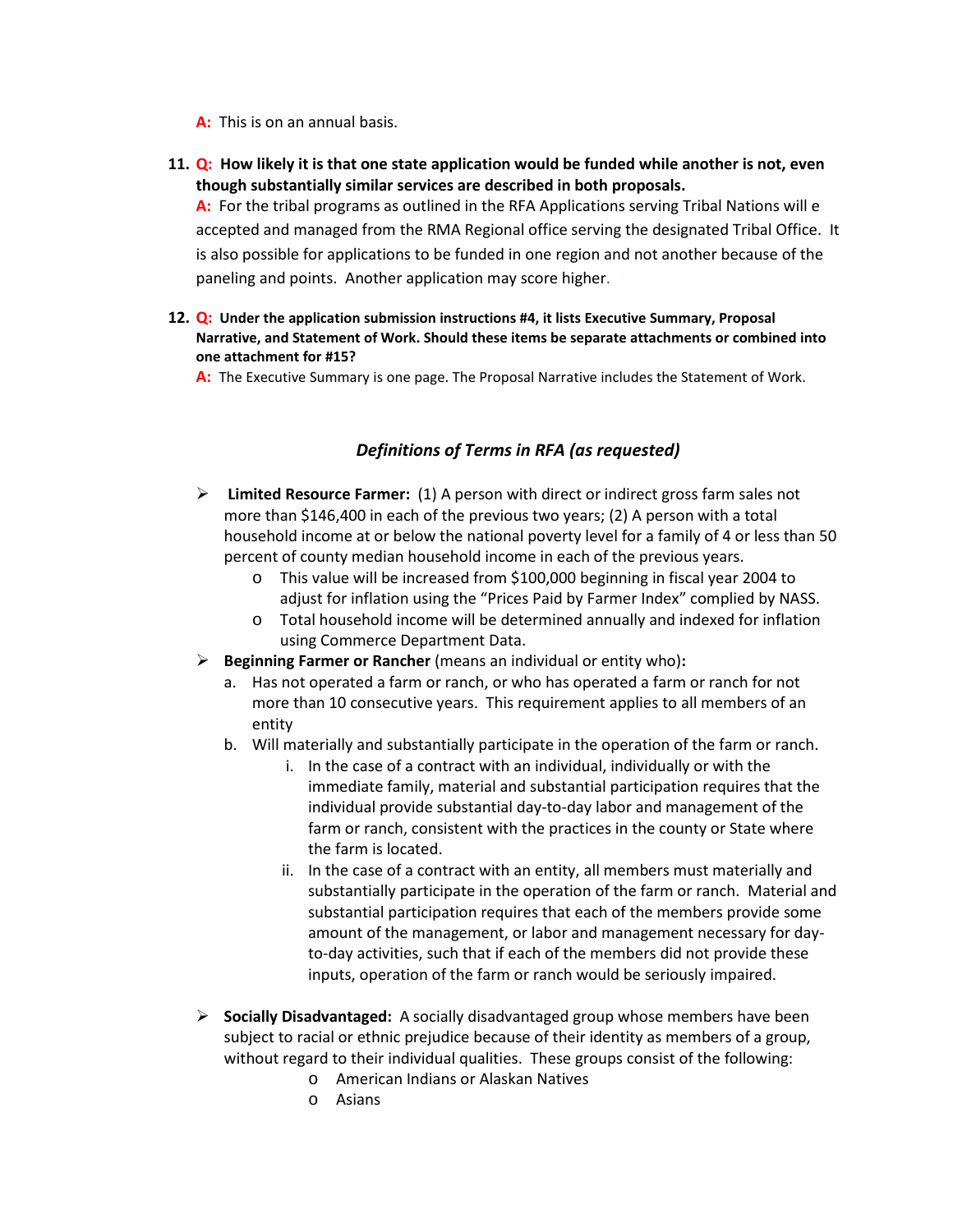- o Blacks or African Americans
- o Native Hawaiians or other Pacific Islanders
- o Hispanics
- $\cdot \cdot$  A socially disadvantaged applicant is an individual or entity who is a member of a socially disadvantaged group. For an entity, at least 50 percent ownership in the farm business must be held by socially disadvantaged individuals.
- **\*Note:** Gender alone is not a covered group
- **Indian Tribes:** Indian Tribe means any Indian tribe, band, nation, or other organized group or community, including any Alaska native village or regional or village corporation as defined in or established pursuant to the Alaske native Claims settlement Act (43 U.S.C. 1601 et seq.) that is Federally recognized as eligible for the special programs and services provided by the United States to Indians because of their status as Indians. Tribal Government Relationships website available at: <http://edocket.access.gpo.gov/2009/pdf/E9-19124.pdf>

#### *As of June 29, 2011*

**1. Q: We followed the steps in the "down load the application" as described in the federal register notice and instead of one application package to down load for the combined Education and Outreach Partnership Programs there was an application package for each the CFDA numbers. CFDA number 10.549 is titled Commodity Partnerships for Small Agricultural Risk Management Sessions and the application package for CFDA number 10.455 is titled Community outreach and assistance partnership program. Which of these two packages is the correct one to download for this RFA? If they are the same application for both, will choosing one CFDA number over the other cause it to be sent to the wrong person in USDA RMA for review. The numbers appear to be reversed from the CFDA numbers in the federal register.**

**A:** You can apply to either 10.455 or 10.459 which are both for Risk Management Education and Outreach Partnership Programs as stated in the RFA.

**2. Q: Are hard-copy applications accepted?** 

**A:** Hard copy applications will not be accepted. Please submit all applications through Grants.gov.

#### **3. Q: Is there a separate RFA for community outreach?**

**A:** No. This Request for Applications (RFA) Announcement is for a combination of the programs previously known as the ''Commodity Partnerships for Small Agricultural Risk Management Education Sessions'' and the ''Community Outreach and Assistance Partnerships Program.'' The purpose of this combined cooperative partnership agreements program is to deliver crop insurance education and risk management training to U.S. agricultural producers to assist them in identifying and managing production, marketing, legal, financial and human risk.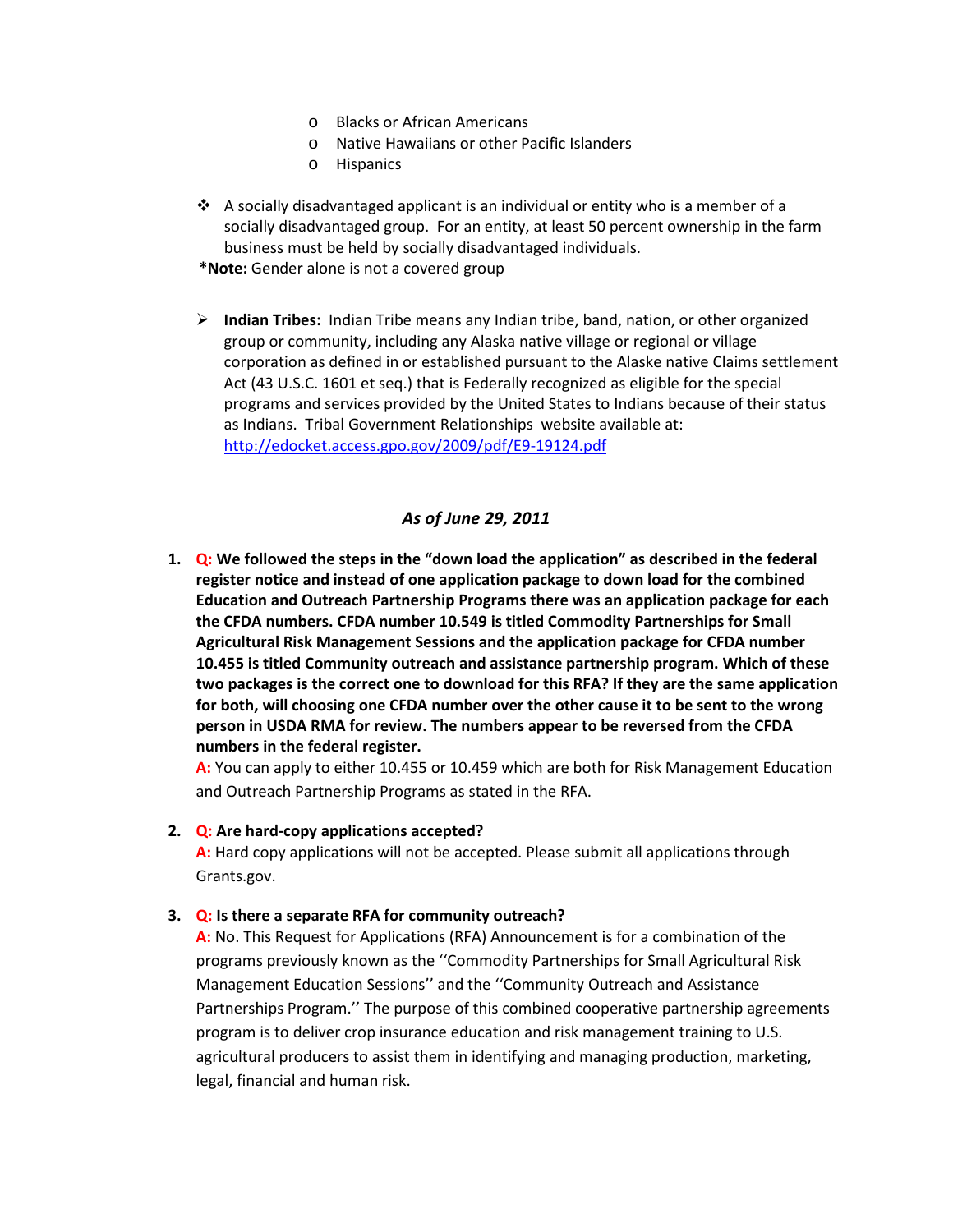#### **4. Q: What are the minimum and maximum awards for each grant?**

**A:** Any application that requests Federal **funding of less than \$20,000 or more than \$100,000 a project will be rejected.** RMA also reserves the right to fund successful applications at an amount less than requested if it is judged that the application can be implemented at a lower funding level.

#### **5. Q: How many applications may I submit?**

**A:** Applicants may apply to deliver education to producers in more than one Targeted State, but a separate application must be submitted for each Targeted State because applications shall be compared to applications submitted for the same state. Any single application proposing to conduct educational activities in more than one Targeted State shall be rejected.

#### **6. Q: How can I find the application?**

**A:** The application package must be obtained via Grants.gov, go to [http://www.grants.gov](http://www.grants.gov/) , click on ''Apply For Grants'' in the left-hand column, click on ''Step 1: Download a Grant Application Package and Instructions,'' enter the funding opportunity number USDA–RMA– RME–SSGP–002011 in the appropriate box and click ''Download Package.'' From the search results, click ''Download'' to access the application package.

You can also find the package vi[a http://www.rma.usda.gov/aboutrma/agreements/](http://www.rma.usda.gov/aboutrma/agreements/).

#### **7. Q: How can I get help with navigating Grants.gov?**

**A:** Grants.gov assistance is available as follows: Grants.gov customer support, Toll Free: 1– 800–518–4726. Business Hours: 24 Hours a day. E-mail: [support@grants.gov.](mailto:support@grants.gov)

#### **8. Q: What is the deadline for submitting applications?**

**A:** For Education and Community Outreach applications, the deadline is *Thursday, July 14, 2011 at 5 pm EST.*

For Targeted States applications, the deadline is *Friday, July 15, 2011 at 5 pm EST.*

**Applications received after the deadline will not be considered.**

- **9. Q: Are there any templates available (or required) for this particular grant proposal? A:** There are no templates. Please use your own writing style to respond to the requirements.
- **10. Q: Is this application subject to review by the state under Executive Order 12372 process (Q 19 on SF-424)? A:** No.
- **11. Q: If we currently have funding from RMA, are we allowed to apply again (for a separate project)? I wasn't sure if there was a limit to the number of consecutive years we can receive funding.**

**A:** Yes you can apply. The agreement that you currently have should be ending September 30.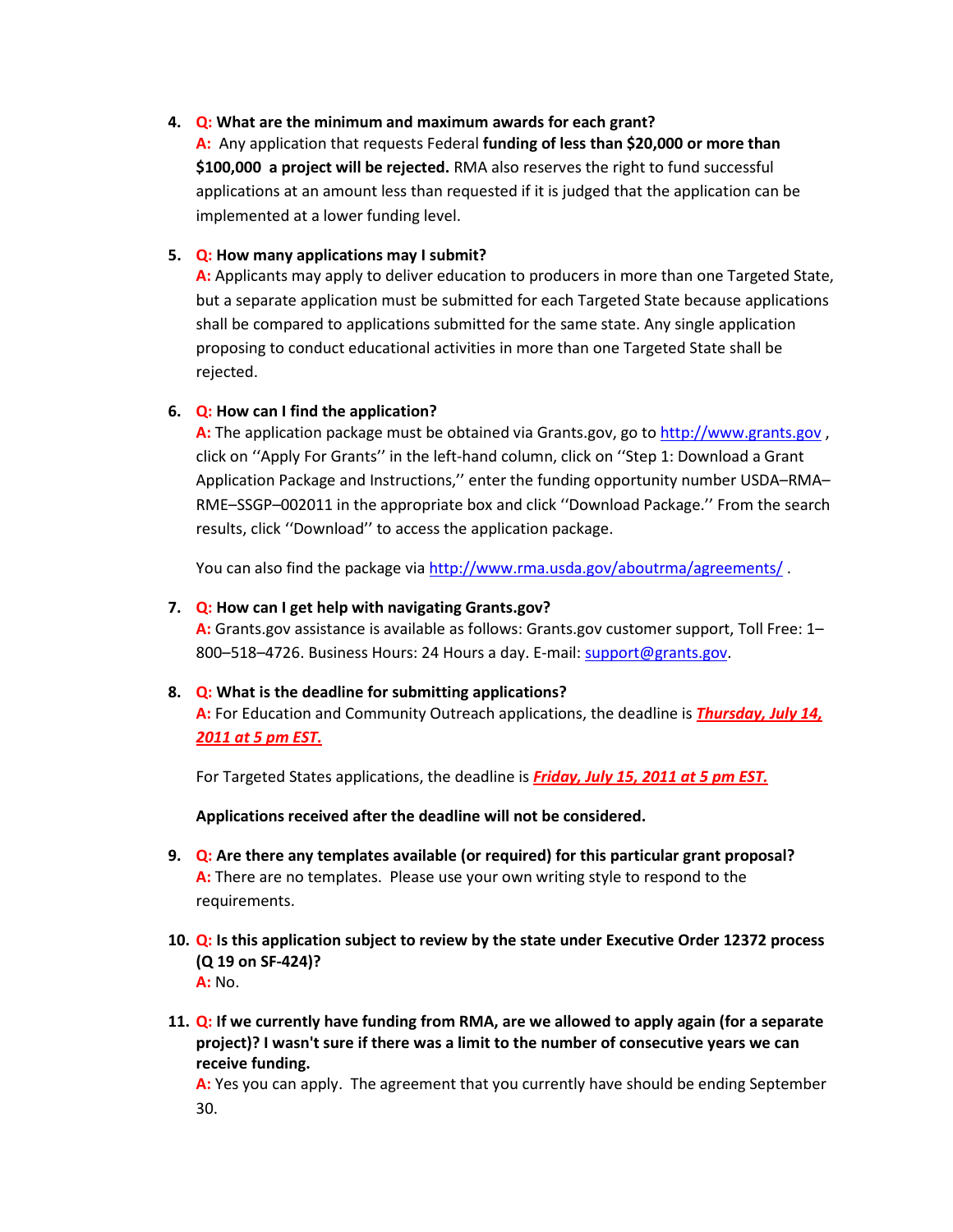**12. Q: We were granted a time extension with our current RMA grant, and our project time period now ends January 2012. Could we submit an application, as long as the project is new and the start date is after January?**

**A:** You may still apply. The start date will be the same October 1, 2011 if you receive an award.

- **13. Q: When pulling up the application form within grants.gov you have to list either 10.455 OR 10.459 to get either to download. They have the same offering agency, description, and opportunity number, but the other CFDA # cannot be typed into the number box. A:** Please just apply to either number. You cannot enter both.
- **14. Q: Under the application submission instructions #4, it lists Executive Summary, Proposal Narrative, and Statement of Work. Should these items be separate attachments or combined into one attachment for #15?**

**A:** The Executive Summary is one page. The Proposal Narrative is to include the Statement of Work as well.

**15. Q: I'm assuming #5 (Budget Narrative) and # 6 (Partnering Plan) under application submission instructions are separate attachments. Is that correct?**

**A:** The Budget Narrative should be in Excel and is separate. The Partnering Plan is separate as well.

- **16. Q: Under #16 b it asks for the Program/Project congressional district. We plan to conduct workshops in several of the Jackson, MS RMA states. The form will allow to list no more than 2 states. It mentions to list "all" if the whole US is targeted, but that's not the case. A:** Please list what you can.
- **17. Q: The Lobby Disclosure form asks for a "registrant" and "individual performing services", neither of which is appropriate since we don't lobby. The form will not allow the box to be left blank. I don't want to list my name if I will not be lobbying. A:** You can write Not Applicable.
- **18. Q: Are there any templates available (or required) for this particular grant proposal? A:** All of the templates are on grants.gov. You may also go t[o www.rma.usda.gov](http://www.rma.usda.gov/) and look at the RFA.
- **19. Q: To whom should letters of support or partnership for Risk Management Education and Outreach Partnerships Program proposals be addressed? Who is the correct contact this year? A:** Please use:

Risk Management Education Division 1400 Independence Ave – Room 6717 Washington, DC 20520

**20. Q: For projects selected for funding, is a meeting planned which the PI or a project representative is expected to attend? If so, we will build those expenses into the budget. A:** There will not be a meeting planned for this year. There may be either a webinar or teleconference. You do not have to budget for a meeting.